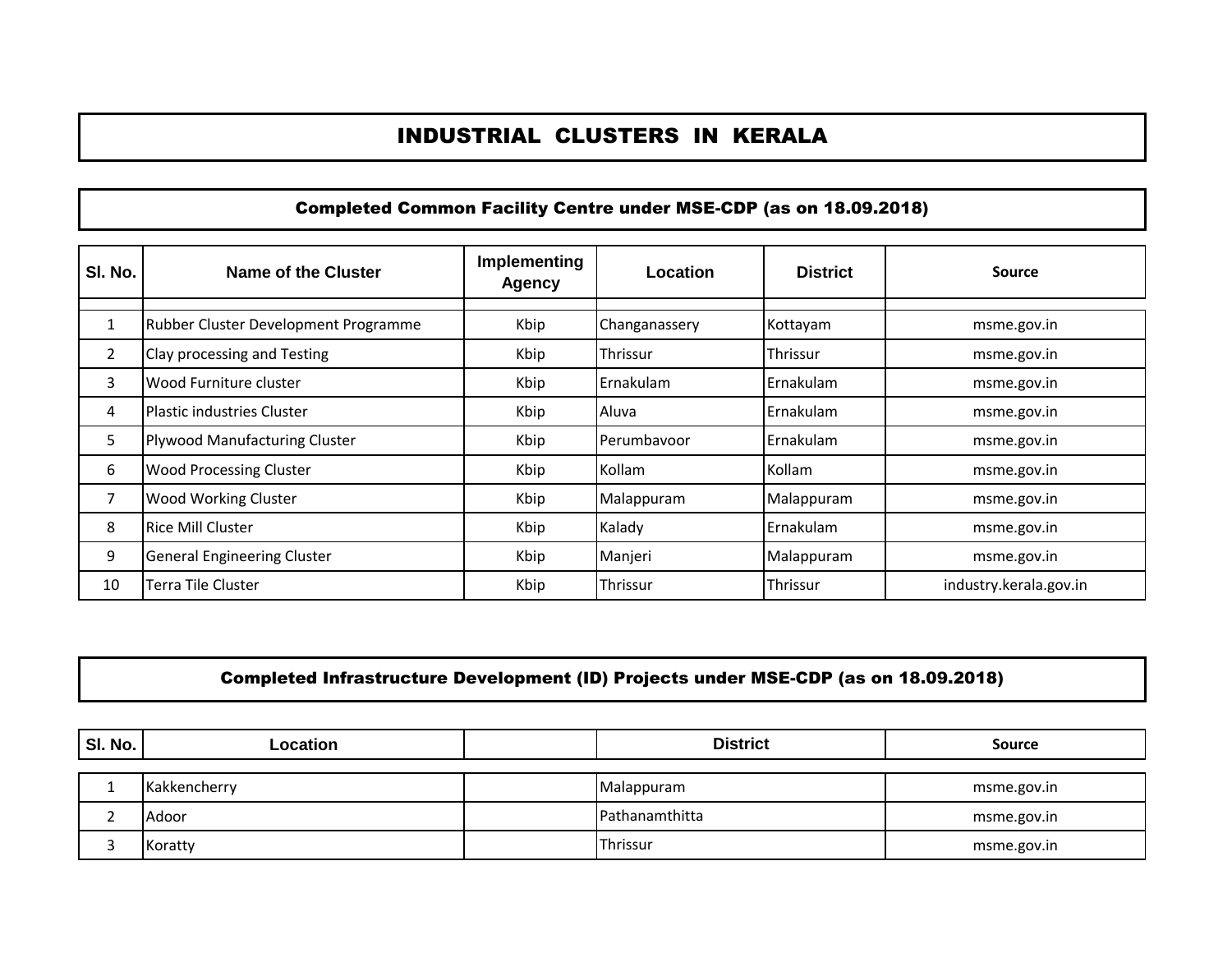| Δ | Kazhakuttam | Thiruvananthapuram | msme.gov.in |
|---|-------------|--------------------|-------------|
|   | Kalpetta    | Wayanad            | msme.gov.in |
| h | Seethangoli | Kasaragod          | msme.gov.in |
|   | Mazhuvannur | Ernakulam          | msme.gov.in |
| 8 | Thakassert  | Kannur             | msme.gov.in |

### Ongoing Common Facility Centre under MSE-CDP (as on 18.09.2018)

| SI. No. | Name of the Cluster            | Implementing<br>Agency | Location     | <b>District</b> | <b>Source</b>          |
|---------|--------------------------------|------------------------|--------------|-----------------|------------------------|
|         |                                |                        |              |                 |                        |
|         | Wood Cluster                   | Kbip                   | Thaliparamba | Kannur          | msme.gov.in            |
|         | <b>Offset Printers Cluster</b> | Kbip                   | Kannur       | Kannur          | msme.gov.in            |
|         | Furniture Cluster              | Kbip                   | Thrissur     | Thrissur        | msme.gov.in            |
|         | Furniture Cluster              | Kbip                   | Kozhikode    | Kozhikode       | industry.kerala.gov.in |

# Ongoing Infrastructure Development (ID) Projects under MSE-CDP (as on 18.09.2018)

| SI. No. | <b>Details</b>                   | Location       | <b>District</b>   | <b>Source</b> |
|---------|----------------------------------|----------------|-------------------|---------------|
|         |                                  |                |                   |               |
|         | <b>Industrial Estate</b>         | Poovanthuruthu | Kottayam          | msme.gov.in   |
|         | Upgradation of Industrial Estate | Edayar         | <b>IErnakulam</b> | msme.gov.in   |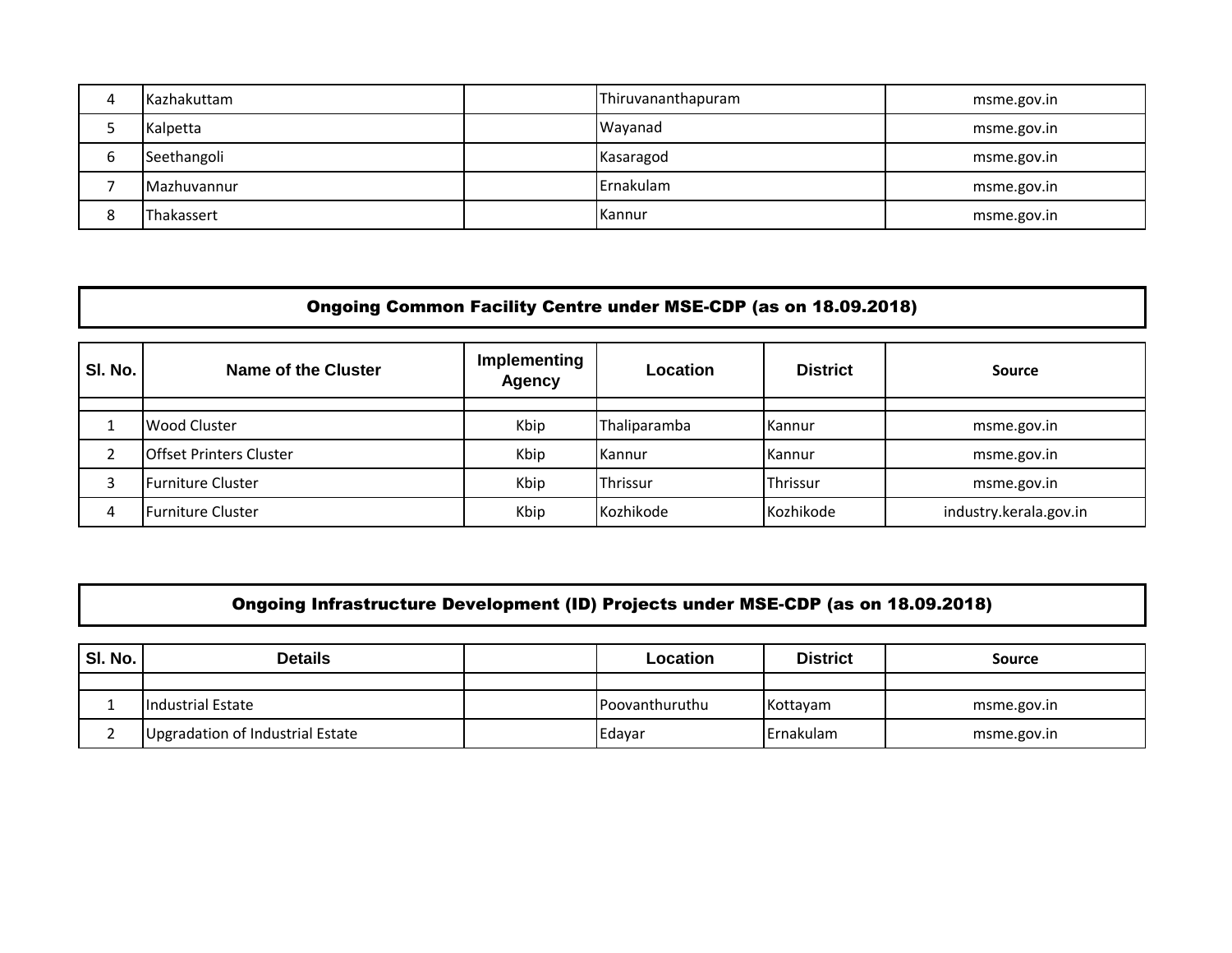### Cluster Projects under Handicrafts Sector

| SI. No.        | <b>Name of the Cluster</b> | Implementing<br><b>Agency</b>     | Location      | <b>District</b> | Source                 |
|----------------|----------------------------|-----------------------------------|---------------|-----------------|------------------------|
|                |                            |                                   |               |                 |                        |
| $\mathbf{1}$   |                            | Handicrafts Dev<br>Corprn         |               | Wayanad         | industry.kerala.gov.in |
| $\overline{2}$ | Banana Fibre               | SURABHI/DIC                       | Cherthala     | Alappuzha       | industry.kerala.gov.in |
| 3              |                            | Kerala Artisans<br>Dev Corprn/DIC | Kumili        | Idukki          | industry.kerala.gov.in |
| 4              | Screw-Pine                 | SURABHI/DIC                       | Vaikom        | Kottayam        | industry.kerala.gov.in |
| 5              | <b>Bell Metal</b>          | <b>Handicrafts Dev</b><br>Corprn  | Kunjimangalam | Kannur          | industry.kerala.gov.in |
| 6              | Clay/Pottery               | <b>Handicrafts Dev</b><br>Corprn  | Nilambur      | Malappuram      | industry.kerala.gov.in |
| $\overline{7}$ |                            | Kerala Artisans<br>Dev Corprn/DIC | Kozhikode     | Kozhikode       | industry.kerala.gov.in |
| 8              |                            | <b>DIC</b>                        | Mananthavadi  | Wayanad         | industry.kerala.gov.in |
| 9              | Wood                       | <b>Handicrafts Dev</b><br>Corprn  | Cherpu        | Thrissur        | industry.kerala.gov.in |
| 10             |                            | SURABHI/DIC                       | Maradu        | Ernakulam       | industry.kerala.gov.in |
| 11             | <b>Staw Picture</b>        | <b>Handicrafts Dev</b><br>Corprn  | Kollam        | Kollam          | industry.kerala.gov.in |